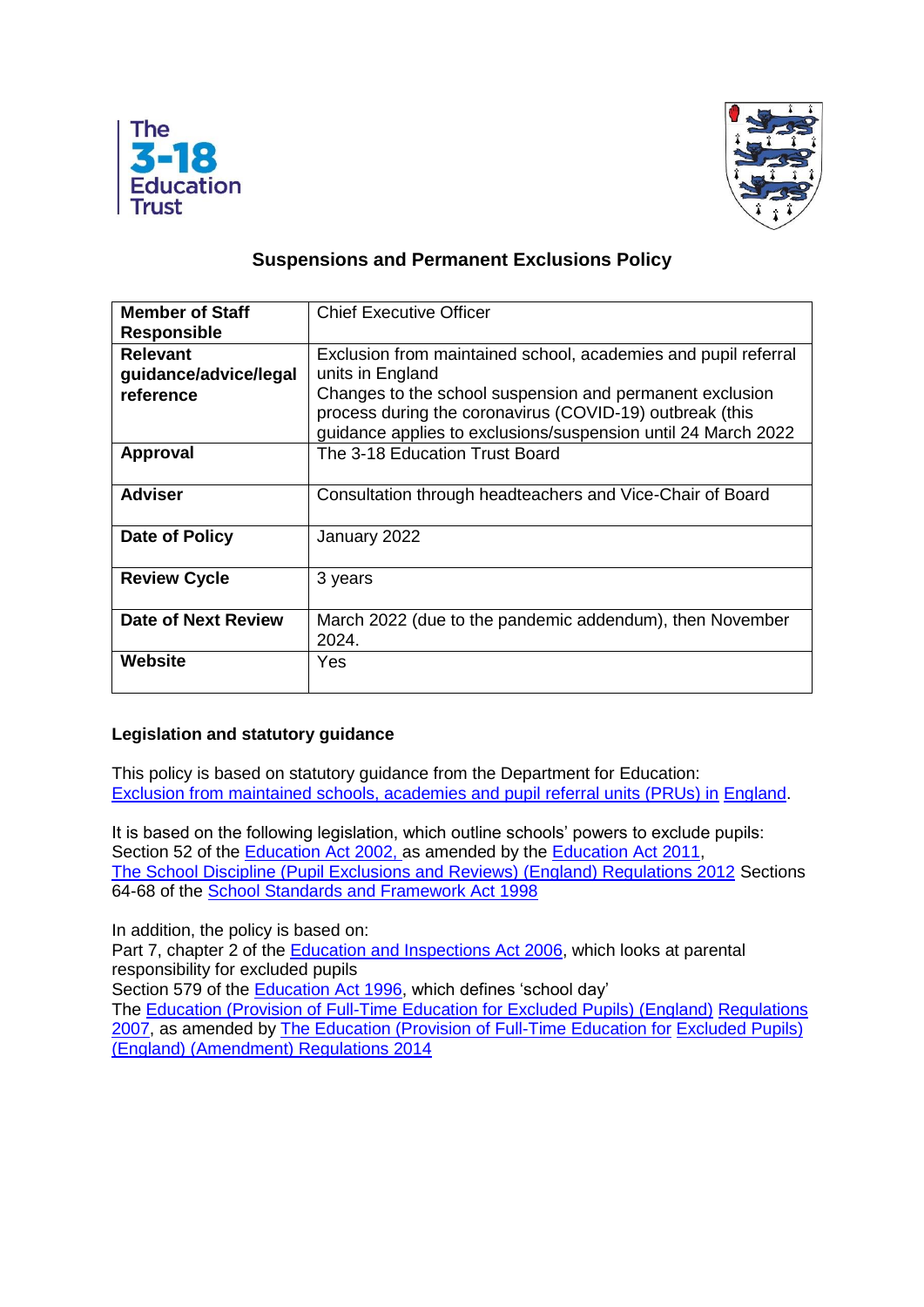The following is taken from The 3-18 Education Trust's Behaviour policy: "It is our aim that every member of the Trust's community – pupils, staff, parents, governors, the wider community - feels valued and respected, and is treated fairly. We are a caring community, whose values are built on mutual trust and respect for all. We therefore expect all members of our community to set an example to others in order to establish, by way of routine and instinct, the highest standards of behaviour."

There are two main types of exclusion: suspension (formerly known as fixed term exclusions) and permanent.

In most cases, suspension (whether internal or external) and permanent exclusion will be the last resort after a range of measures have been tried to improve a pupil's behaviour. This is because we want all our pupils to access the curriculum through their lessons. We will explore the modification of behaviour from a range of other options including:

- engaging at an early stage with parents/carers
- placing a pupil on report for a fixed period of time, with regular reviews
- Planning Meetings to determine actions to modify behaviour as appropriate
- the engagement of outside agencies as appropriate
- interventions/assessment by the SENDCo in appropriate cases
- restorative justice, which enables the offender to redress the harm done to a victim in appropriate cases
- counselling
- providing support through the Early Help forum
- mediation through a trained mediator

We follow statutory quidelines, and the final decision to suspend/permanently exclude can be made only by the Headteachers of each school, although this may be delegated to a Deputy, or passed to the Chief Executive Officer of the Trust if the Headteacher is absent.

When deciding to suspend or permanently exclude a pupil, the Senior Leadership Team will ensure there has been a thorough investigation and that a written record is kept.

## **Suspensions**

The length of suspension will be decided by the Headteacher with reference to:

The following incidents or offences will normally lead to a suspension, although extenuating circumstances may alter the sanction applied to an individual pupil and this list is not exhaustive:

- persistent disruption / defiance
- continual refusal to comply with the school rules and sanctions
- deliberate damage or vandalism
- theft
- swearing directly at a member of staff
- physical violence towards a pupil or member of staff
- persistent bullying or bullying behaviour (See Behaviour Policy)
- bringing the school into disrepute
- bringing an offensive weapon onto the school premises
- possession of illegal substances on the school site
- inappropriate use of social media
- sexual abuse
- sexual harassment
- racism (including graffiti)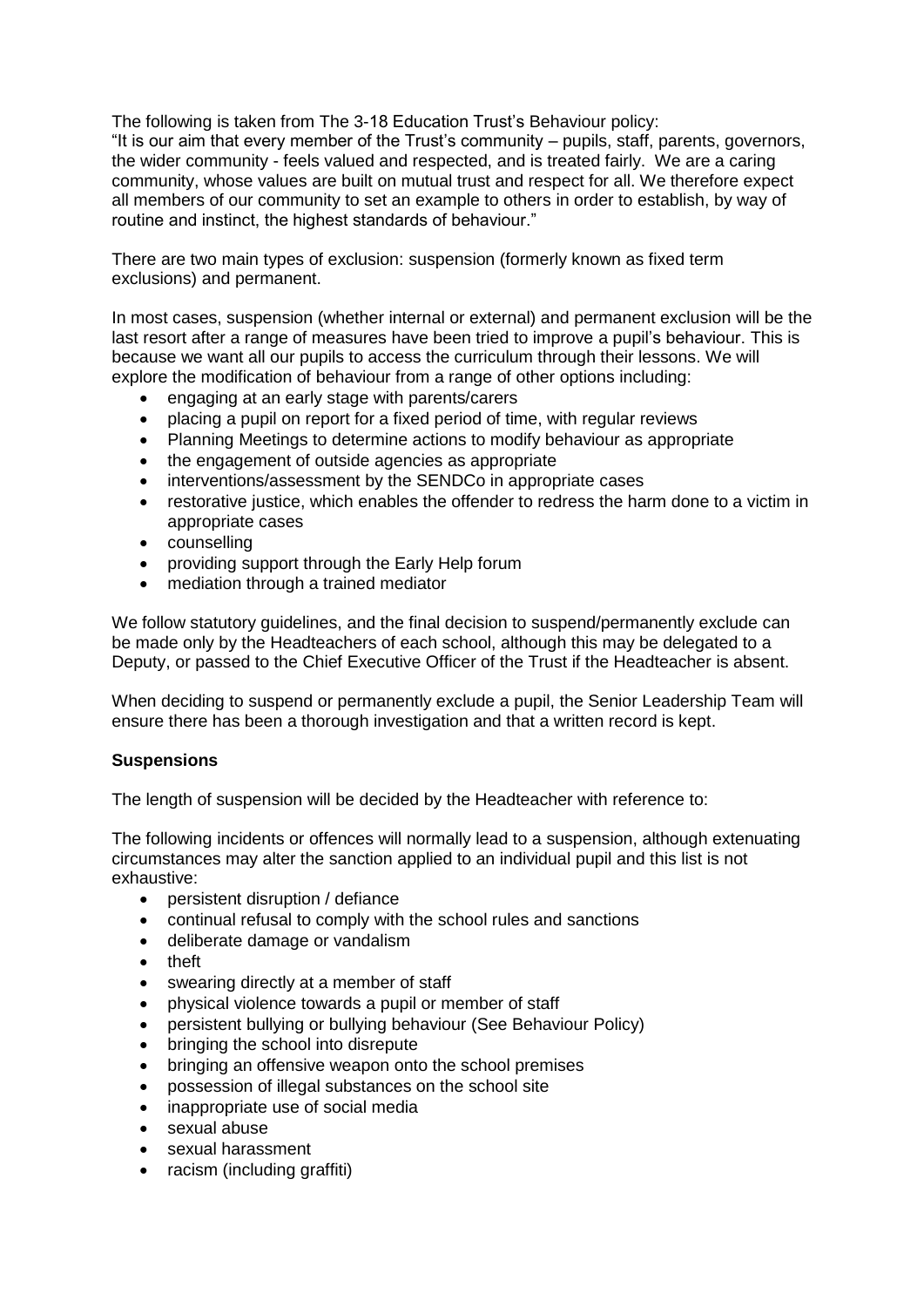The following factors will be considered before the decision to suspend (and the length of the suspension):

- ensuring that the pupil is invited to give their version of events (if circumstances allow, this will be a written statement)
- pupil status eg PP, LAC, SEND
- ensuring that a thorough investigation has been carried out
- consideration of all the evidence available to support the allegations, taking account of the schools' behaviour and equal opportunities policies
- consideration of whether the incident is provoked, e.g. by bullying/bullying behaviour or by racial or sexual harassment (provocation will not necessarily mean an exclusion/suspension will not be given)
- gathering written statements from all involved where appropriate and possible
- the age of the pupil
- the disciplinary record
- the nature of the offence
- exam obligations

The standard of proof to be applied is on the balance of probabilities, i.e. if it is more probable than not that the pupil did what he or she is alleged to have done, the headteacher may suspend/exclude the pupil.

Where a pupil is suspended the school will:

- inform parents/carers immediately
- confirm the decision, details and expectations in writing within 1 working day
- notify parents/carers of their responsibility to ensure that their child is not present in a public place in school hours during the first five days of any suspension (parents/carers may be given a fixed penalty notice or prosecuted if they fail to do so)
- undertake to set and monitor work for that pupil for the first five days of the exclusion
- provide full time education (off site or in a shared provision) from the sixth day of any period of suspension of six days or longer
- advise any sanctions that may be imposed for non-attendance of the provision for the sixth day onwards
- consider how the time out of school might be used to address the pupil's problems
- consider what support will best help with the pupil's reintegration into the school at the end of the suspension

After a suspension pupils must attend a re-admission meeting which should take place immediately prior to the pupil returning. This is the main part of the re-integration process and must be attended by parent/carer(s) and the pupil, and is managed by school staff. The terms of re-admission are discussed, agreed and confirmed by signatures at this meeting and provision for continued support for the pupil arranged at this time.

The purpose of the re-admission interview is to assist the reintegration of the pupil and promote the improvement of his or her behaviour. It provides an opportunity to:

- emphasise the importance of parents/carers working with the school to take joint responsibility for their child's behaviour
- discuss how behaviour problems can be addressed
- explore wider issues and any circumstances that may be affecting the child's behaviour
- reach agreement on how the child's education should continue, how best they can be reintegrated and what measures could be put in place to prevent further misbehaviour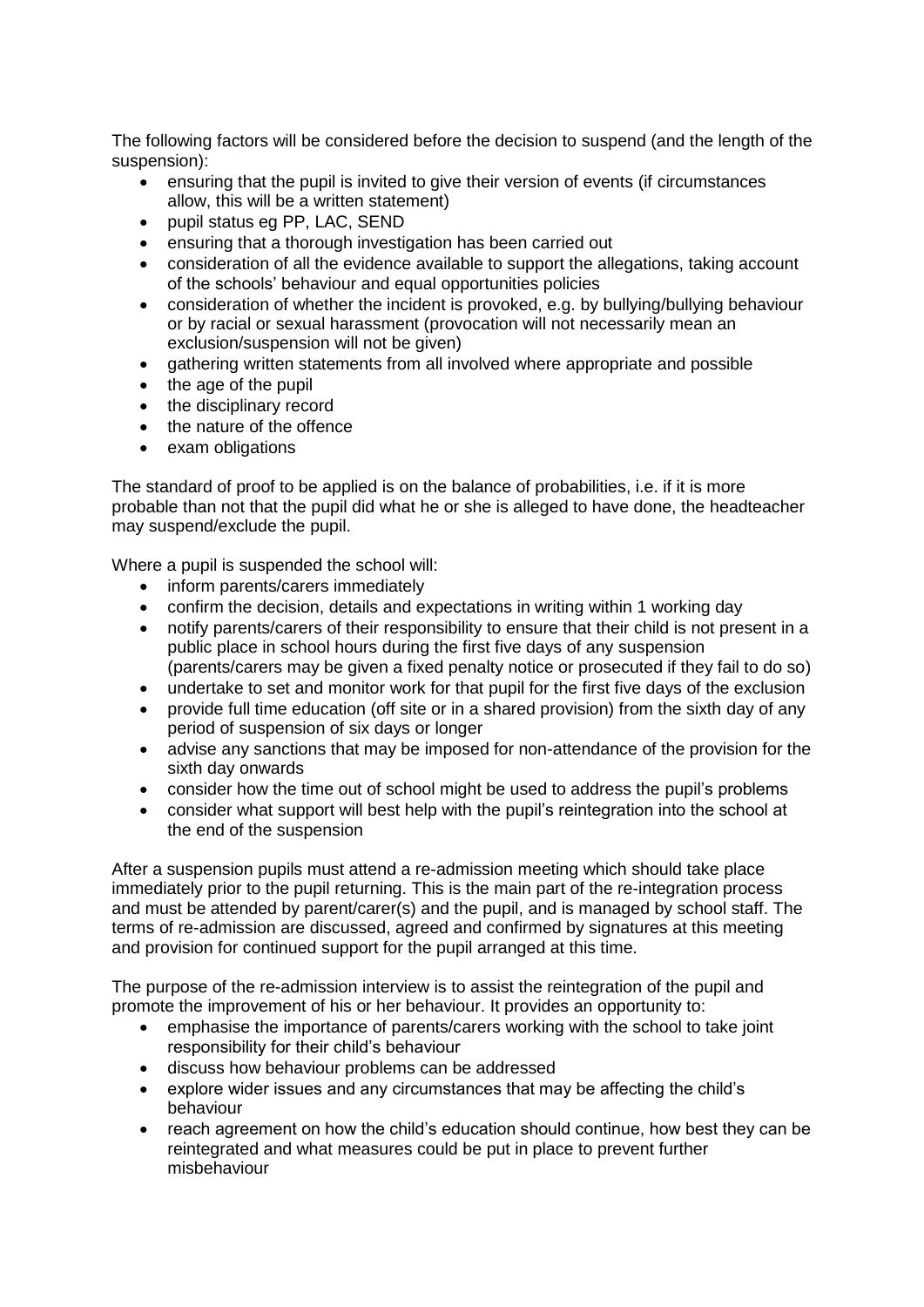- create a useful forum to consider with parents/carers the possibility of a parenting contract
- hear from the pupil of their reflection on the reasons behind suspension and for the headteacher (or an appropriate senior member of staff) to judge if such reflection warrants their return. The suspension may be extended if it is felt that the pupil has neither reflected nor learnt from their actions and the resulting suspension.

The parents/carers of a pupil who is suspended for a single or cumulative period of 6-15 days in any one term can request a meeting with Local Governors to review the suspensions. Local Governors will meet within 15 school days of the suspension and will decide whether or not to uphold the suspension. If a pupil is suspended for more than 15 days in a term Local Governors will always meet within 15 school days to review the suspension.

## **Permanent Exclusions**

Repeated offences could ultimately lead to permanent exclusion. Permanent exclusion will usually be considered as a 'last resort' action, applied only when all other methods and strategies have failed. However, permanent exclusion could follow after certain single incidents, which are deemed to be extremely serious.

These might include (although this is not an exhaustive list):

- serious actual or threatened violence against a member of staff
- serious actual or threatened violence against another pupil
- theft from school, a pupil or a member of staff
- continual refusal to comply with the school rules and sanctions
- sexual abuse or assault
- possession or supplying (including the intent to supply) an illegal substance
- carrying an offensive weapon (with possible intent to cause harm)
- through social media or other means, slanderous offensive behaviour/language towards any member of the internal or wider school community

Schools now have a power to screen and search pupils for weapons. We will consider whether or not to inform the police where a criminal offence may have taken place. Contacting the Young Offending Team and/or social workers will also be considered.

We will not exclude for:

- truanting or non-attendance
- uniform or appearance
- poor academic progress
- behaviour of parents/carers
- refusal to sign a home school agreement

If a pupil is permanently excluded the school will:

- notify parents of their responsibility to ensure that their child is not present in a public place in school hours during their first five days of any permanent exclusion.
- undertake to set and mark work for that pupil for the first five days of the exclusion.
- advise parents or carers that, during the first week of the exclusion, that the Local Authority will arrange to assess the pupil's needs and how to meet them; arrange a meeting with them to discuss options; and that from the sixth school day ensure that suitable full time education is provided.
- arrange a meeting of Local Governors to review the exclusion and decide whether to uphold it, inviting the Local Authority to be in attendance.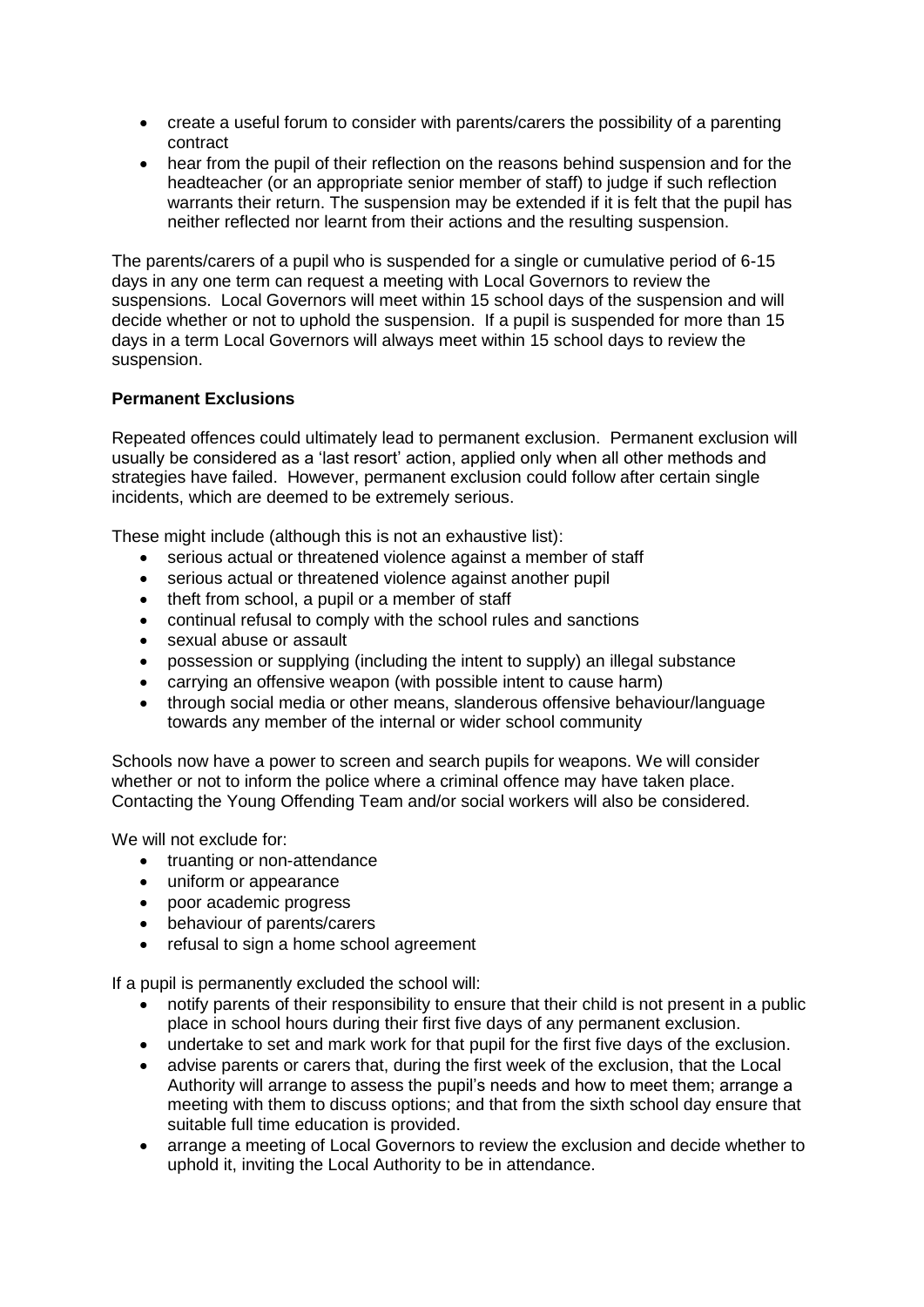Pupils who are permanently excluded will remain on the school roll during the period allowed for appeals or removed sooner if the Local Authority confirms there will be no appeal.

## **The Role of Local Governors**

Responsibilities regarding exclusions is delegated to the Local Governing Body's Pupil Discipline Committee. A clerk who is experienced in pupil suspension/permanent exclusions will be appointed by the Local Governing Body.

The Pupil Discipline Committee has a duty to consider reinstatement of a suspended/permanently excluded pupil as follows:

For suspensions of five days or less:

- The Pupil Discipline Committee will consider any representation from parents/carers within 50 days after receiving notice of the suspension but does not have to meet with the parents/carers.
- The Pupil Discipline Committee have no power to re-instate or overturn a decision (but can place findings in the pupil's record).

For suspensions of  $6 - 15$  days in any one term (single event or cumulative):

- The Pupil Discipline Committee will consider any representation if parents/carers request a meeting within 15 days after receiving notice of the suspension
- The Committee can uphold a suspension or reinstate the pupil (earlier or immediately)

For suspensions exceeding 15 days in any one term and in all permanent exclusion cases:

 The Pupil Discipline Committee must meet within 15 days after receiving notice of the suspension/permanent exclusion.

Where a suspension/permanent exclusion would result in a pupil missing a public examination or national curriculum test:

- The Pupil Discipline Committee, so far as is reasonably practicable, will consider the suspension/permanent exclusion before the date of the examination or test. If it is not practicable to consider the decision before the examination or test, the Chair of the Local Governing Body, ay consider the exclusion alone and decide whether or not to reinstate the pupil. In such cases, parents still have the right to make representations.
- Whilst there is no automatic right for an excluded pupil to take an examination or test on the excluding school's premises, the Pupil Discipline Committee should consider whether it would be appropriate to exercise its discretion to allow an excluded pupil onto the premises for the sole purpose of taking the examination or test.

References to days are 'school days.'

## **Pupil Discipline Committee Meeting with Parents/Carers and Pupil (See Clerk to the LGB for the document on Pupil Discipline Committee Guidance).**

The following parties will be invited to the meeting and are allowed to make representations:

- Parents (and, where requested, a representative or friend) and the pupil.
- The Headteacher.
- A representative of the local authority.

The Pupil Discipline Committee must make reasonable endeavours to arrange the meeting for a date and time that is convenient to all parties, but within the time limits set out above.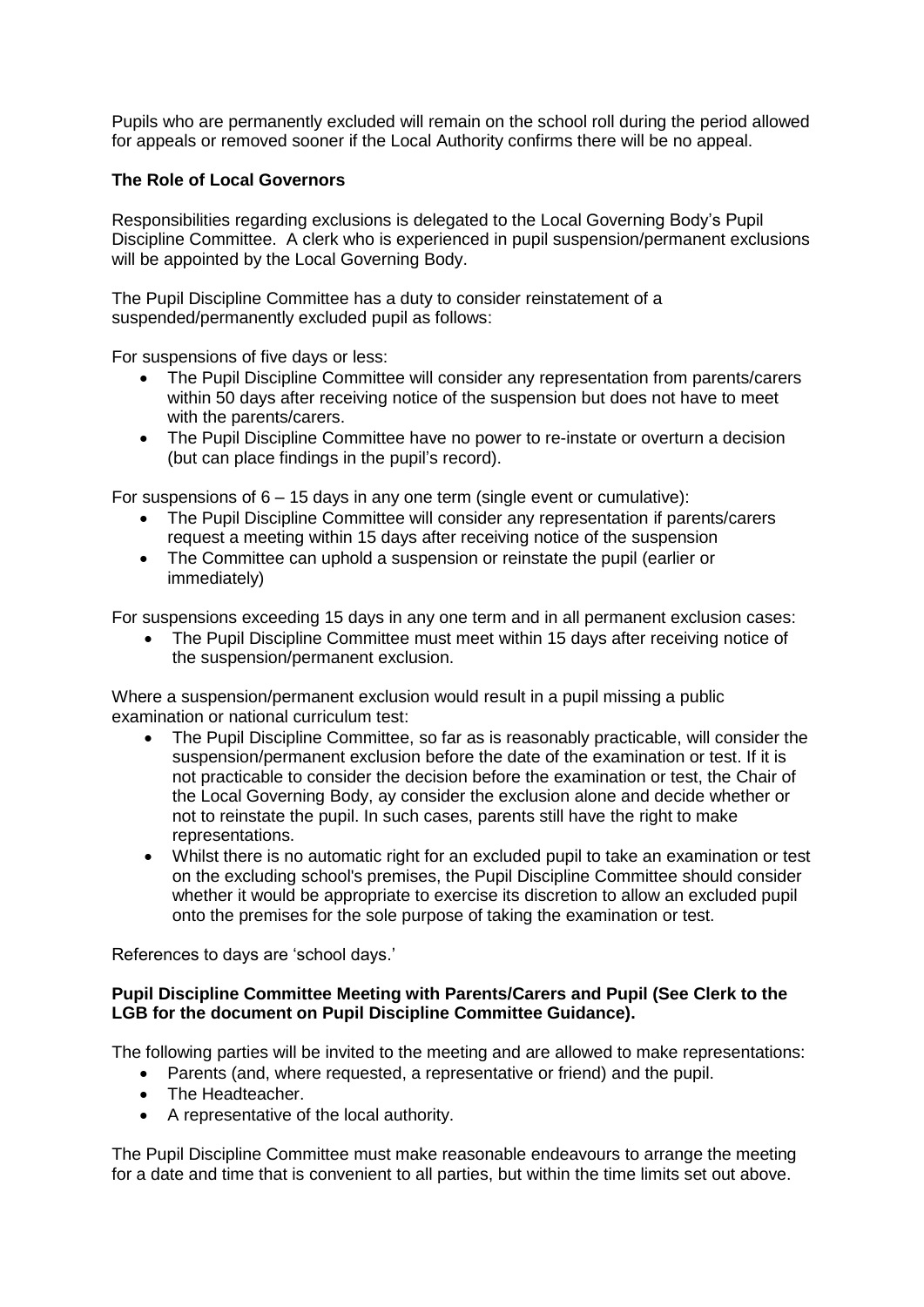However, any decision will not be invalid simply on the grounds that it was not made within these time limits.

Where possible, any written evidence and information, including a list of those who will be present, will be circulated to all parties at least five school days in advance of the meeting.

Reasonable adjustments will be made to support the attendance and contribution of parties at the meeting.

The suspended/permanently excluded pupil will be encouraged to attend the meeting and speak on their own behalf, taking into account the pupil's age and understanding. if attending the exclusion meeting is not possible, other means will be considered to allow the suspended/permanently excluded pupil to make representations.

#### **Considering the Suspension/Permanent Exclusion of a Pupil**

The Pupil Discipline Committee can either:

- decline to reinstate the pupil, or
- direct the reinstatement of the pupil immediately, or on a particular date

In reaching a decision, the Pupil Discipline Committee will consider whether the exclusion was lawful, reasonable and procedurally fair and whether the Headteacher followed their legal duties. The committee will decide whether or not a fact is true 'on the balance of probabilities', which differs from the criminal standard of 'beyond reasonable doubt', as well as any evidence that was presented in relation to the decision to exclude.

Minutes will be taken of the meeting, and a record of evidence considered kept.

The Pupil Discipline Committee will notify, in writing, the Headteacher, parents/carers and the Local Authority of its decision, along with reasons for its decision, without delay.

#### **An Independent Review of the Pupil Discipline Committee's Decision not to Reinstate a Pupil**

The parents/carers have 15 school days from notice being given to them of the Pupil Discipline Committee decision to request the school to arrange for an independent review panel hearing to review the decision not to reinstate the permanently excluded pupil.

The independent panel will decide one of the following:

- Uphold the Pupil Discipline Committee decision.
- Recommend that the Pupil Discipline Committee reconsiders reinstatement.
- Quash the Pupil Discipline Committee decision and direct that they reconsider reinstatement (only when the decision is judged to be flawed).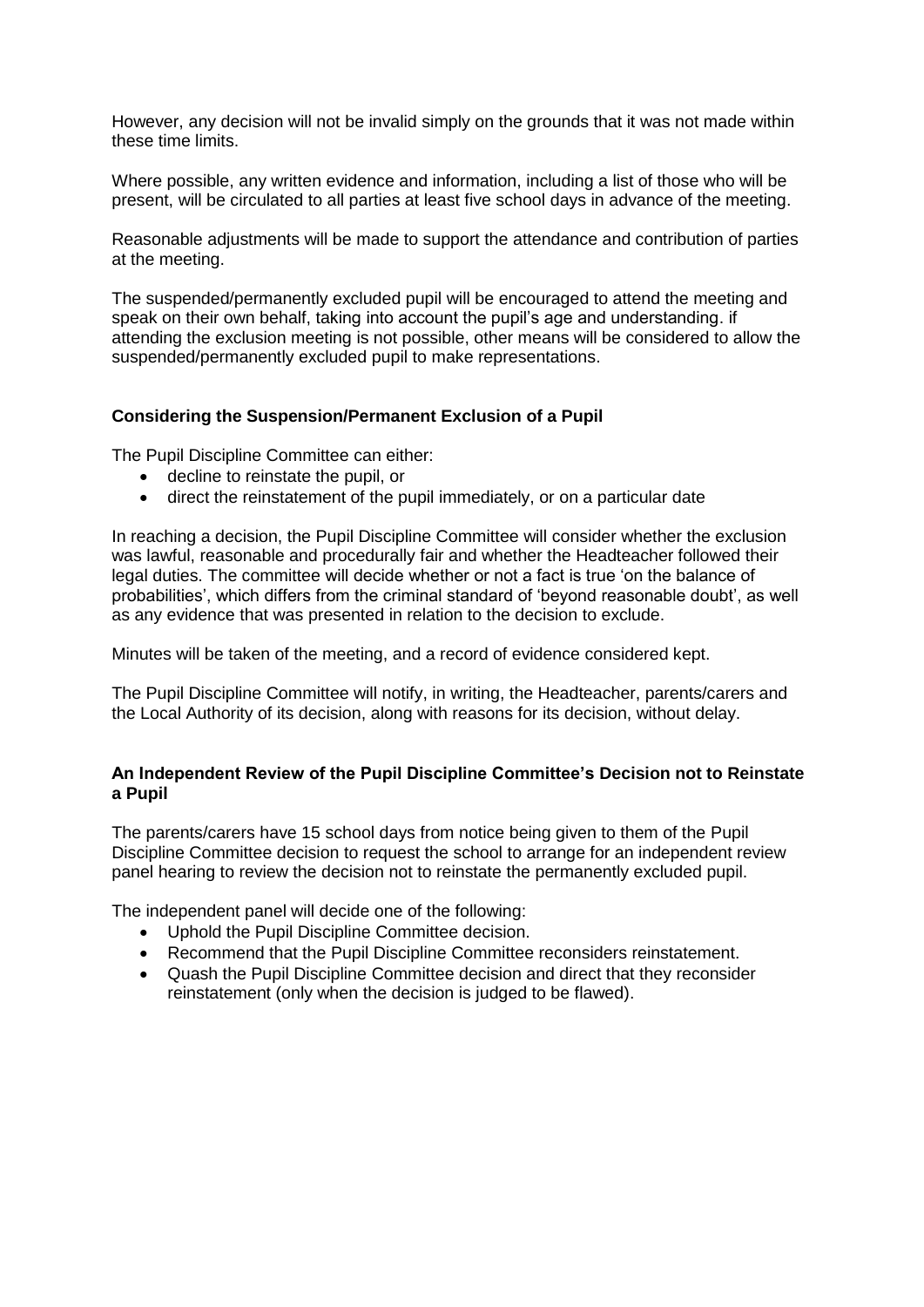## **COVID-19 Addendum**

## **Temporary arrangements applying to suspensions and permanent exclusions occurring between 25 September 2021 and 24 March 2022 (inclusive of these dates).**

Should there be any public health restrictions to limit the spread of COVID-19 that might make it difficult for Pupil Discipline Committee meetings to be held in person within the normal statutory timescales the Committee, the use of remote access technology (for example, videoconferencing or telephone conferencing software) should be considered.

When applying temporary arrangements, a permanent exclusion should be taken as having 'occurred' on the first day of the permanent exclusion. Any permanent exclusion covered by these arrangements will continue to be subject to them until the procedures for scrutiny of the permanent exclusion have been exhausted.

Noting the normal statutory timescales to hold a Pupil Discipline Committee meeting still apply, if the deadline is missed because of COVID-19, the meeting must be held as soon as it becomes reasonably practicable to meet either in person or remotely (respecting the conditions for such a meeting).

## **Determining if it is reasonably practicable to meet in person.**

When determining if it is reasonably practicable to meet in person, the Pupil Discipline Committee will assess:

- the facts of the case
- the circumstances in which a meeting in person could be expected to take place
- the needs of the intended participants, as far as this is possible (Those who have no intention of taking part in the meeting should not be treated as 'participants' for the purposes of the conditions)
- the Department of Education's Schools COVID-19 operational guidance must also be considered.

## **Determining if a remote meeting can be held.**

If it is not reasonably practicable to meet in person, within the usual timescales due to COVID-19, a remote meeting can be considered if the Pupil Discipline Committee is satisfied that the following conditions are met:

- all the participants agree to the use of remote access
- all the participants have access to the technology which will allow them to hear and speak throughout the meeting, and to see and be seen, if a live video link is used
- all the participants will be able to put across their point of view or fulfil their function
- the meeting can be held fairly and transparently via remote access

## **Satisfying the conditions for a remote meeting.**

The Pupil Discipline Committee must ensure the technology that is proposed to be used is explained to all participants and that the participants, particularly the pupil and his/her family/carers, know that they do not have to agree to a remote meeting.

Where a parent/carer or pupil has given their agreement for a remote meeting the other participants should accommodate that preference except in exceptional circumstances.